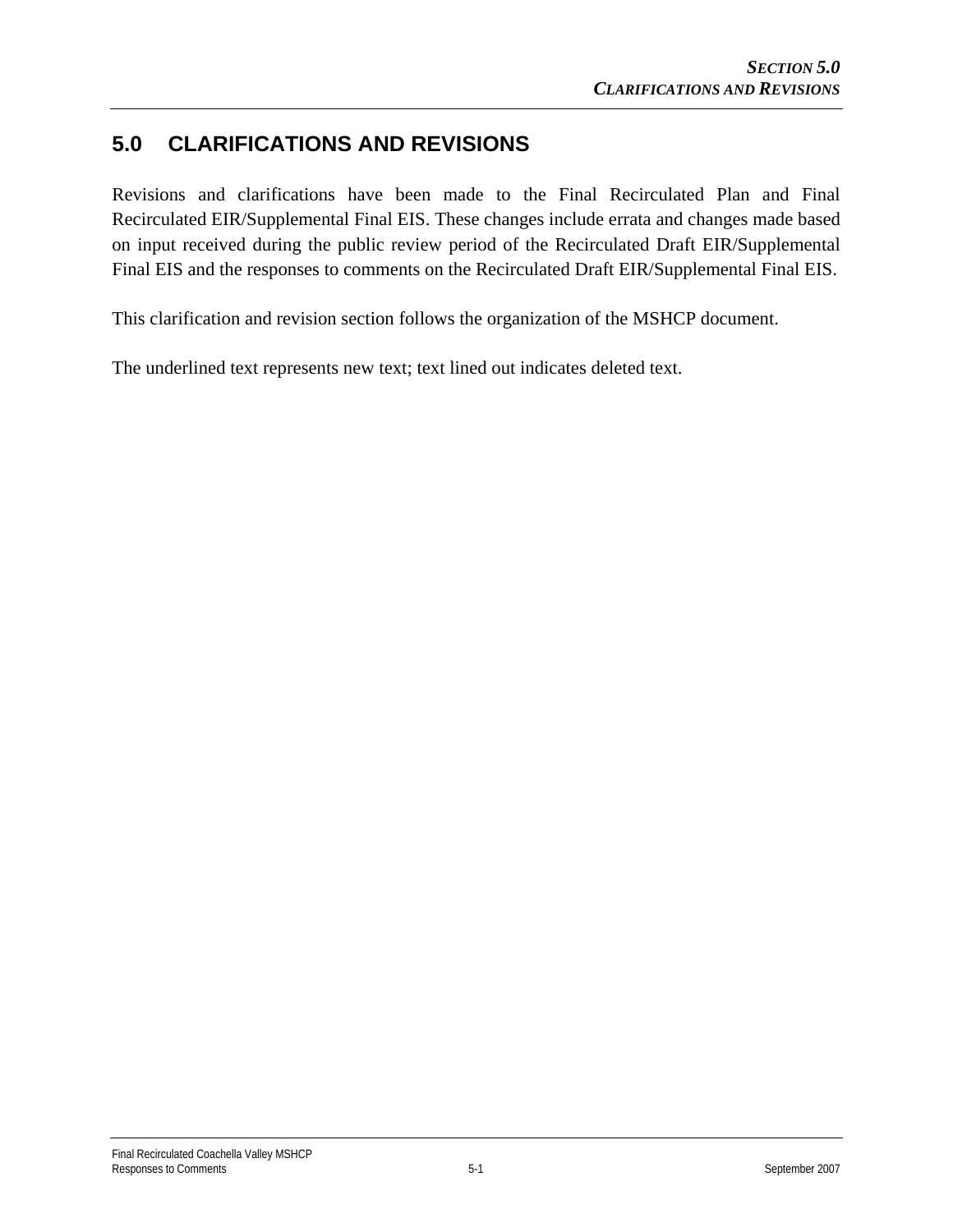#### **VOLUME I: FINAL RECIRCULATED PLAN CLARIFICATIONS AND REVISIONS**

#### **Section 4:**

• Revise Table 4-80 on page 4-116 of the Plan as follows:

# *Table 4-80: General Plan Land Use Designations<sup>1</sup> (Non-conserved lands only) East Indio Hills Conservation Area*

| <b>General Plan Designation</b>      | % of Private              |                                              |
|--------------------------------------|---------------------------|----------------------------------------------|
| $(Map symbol)$ -                     | <b>Non-conserved Land</b> |                                              |
| <b>Riverside County</b>              | in Conservation Area      | <b>Building Intensity Range</b>              |
| Open Space Conservation (OS-         | 2%                        | Protection of open space - natural hazards   |
| C)                                   |                           | and resources                                |
| Open Space Rural (OS-RUR)            | 46%                       | 1 unit per 20 acres                          |
| Open Space Water (OS-W)              | 37%                       | Bodies of water, floodplains, and natural or |
|                                      |                           | artificial drainage corridors                |
| <b>Estate Density Residential</b>    | 9%                        | 1 unit per 10 acres                          |
| (EDR)                                |                           |                                              |
| Open Space Recreation (OS-R)         | 6%                        | Active and passive recreational uses         |
| <b>TOTAL</b>                         | 100%                      |                                              |
|                                      |                           |                                              |
| <b>General Plan Designation</b>      | % of Private              |                                              |
| $(Map symbol)$ -                     | <b>Non-conserved Land</b> |                                              |
| City of Indio                        | in Conservation Area      | <b>Building Intensity Range</b>              |
| Open Space (OS)                      | 3%                        | 1 unit per 20 acres                          |
| Residential Low (RL)                 | 69%                       | Up to 5 units per acre                       |
| Public (P)                           | 28%                       | <b>Public facilities</b>                     |
| <b>TOTAL</b>                         | 100%                      |                                              |
|                                      |                           |                                              |
| <b>General Plan Designation</b>      | % of Private              |                                              |
| $(Map symbol)$ -                     | <b>Non-conserved Land</b> |                                              |
|                                      |                           |                                              |
| City of Coachella                    | in Conservation Area      |                                              |
| Open Space (OS)                      | 70%                       | <b>Building Intensity Range</b>              |
| Residential Low (RL)                 | 27%                       | $0$ to 6 units per acre                      |
| <b>Entertainment Commercial (CE)</b> | 3%                        | 14 units per acre                            |

<sup>1</sup> Based on 2003 most current general plan designations and 2003 2005 parcel data.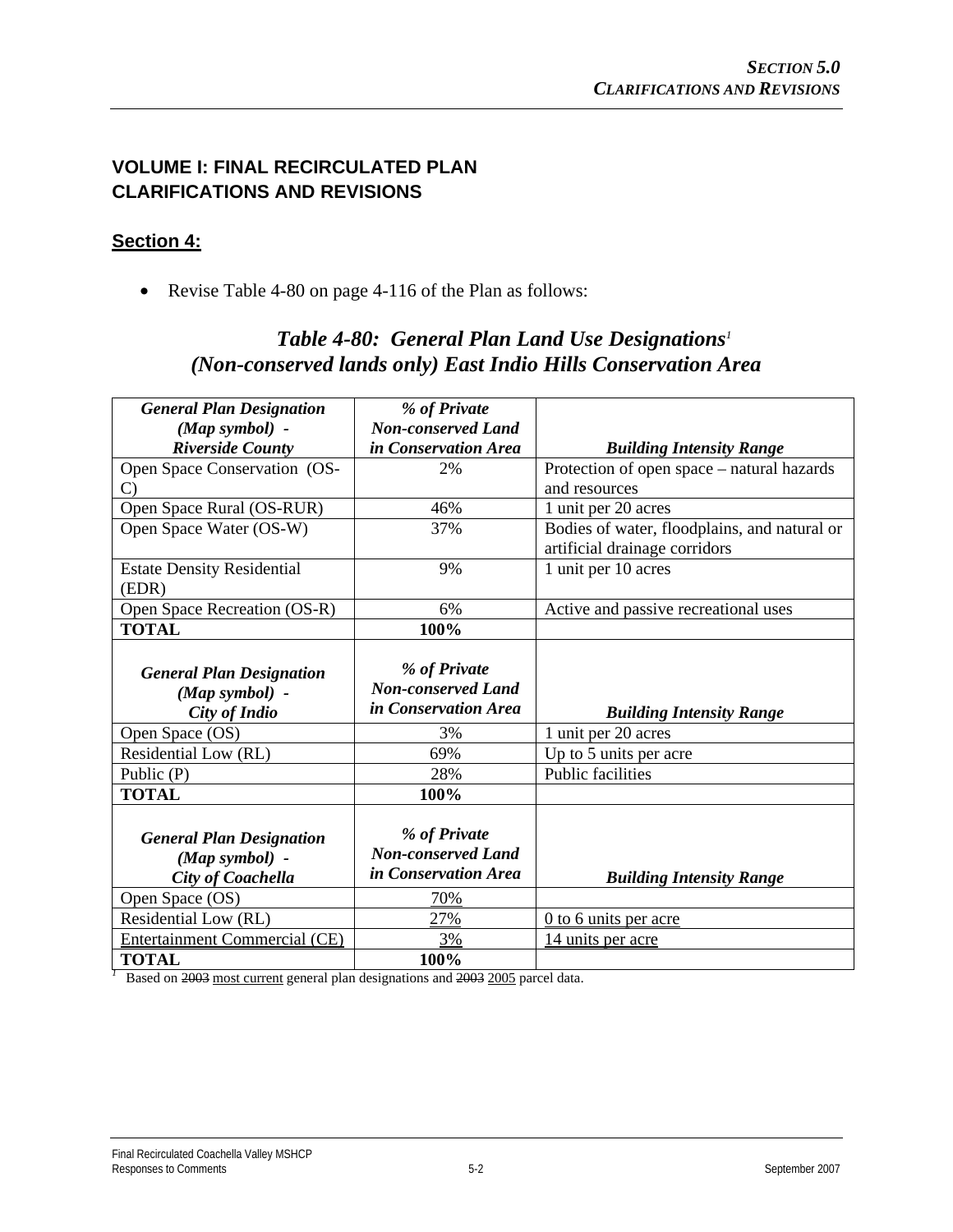## **Section 7:**

• As described in response to Comment E-3 in Section 4 of this Responses to Comments document, revise Bullet 4a on page 7-36 of the Plan as follows:

CVCC shall be responsible for ensuring conservation of acreages as described in Section 4.3.7 and identified in Tables 4-42d and 4-42e for the proposed Covered Facility Special Provisions Area.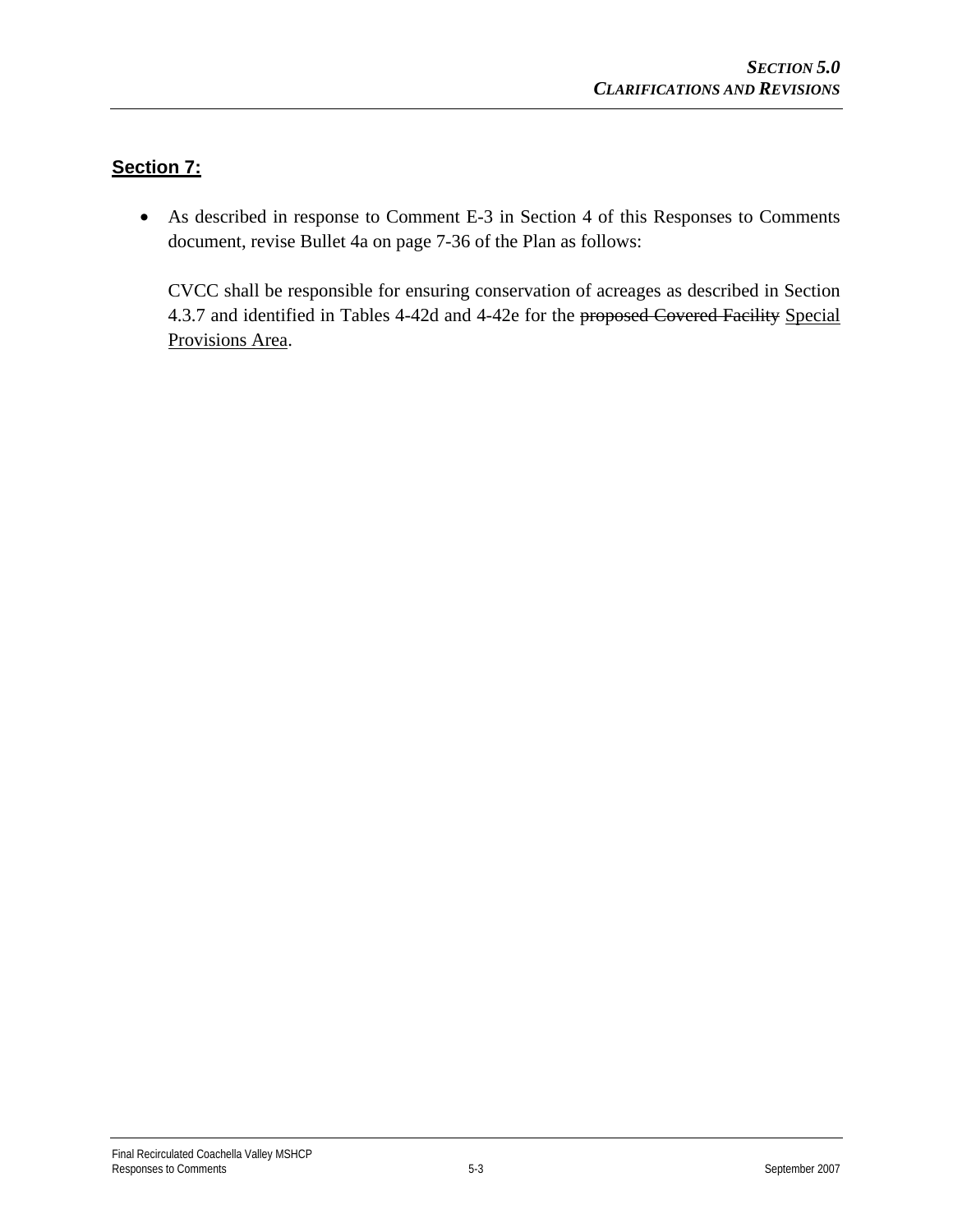#### **VOLUME III: FINAL RECIRCULATED EIR/SUPPLEMENTAL FINAL EIS CLARIFICATIONS AND REVISIONS**

#### **Section 4.8:**

• Revise page 4.8-7 of the EIR/EIS as follows:

#### **Developable Conservation Lands by Jurisdiction Jurisdiction Acreage in Conservation\* Buildout Cash Flow** Cathedral City **952.8** - \$561,473 Coachella 299.46 316.16 | 299.44 2005,301 Desert Hot Springs 1,893.44 | 3594,615 **Indian Wells** 180.13 180.13 - \$28,714

Indio 89.32 -\$77,096 La Quinta 426.33 -\$1,438,458 Palm Desert 134.2 - 134.2 - 134.2 - 134.2 - 134.2 - 134.2 - 134.2 - 134.2 - 134.2 - 134.2 - 134.2 - 134.2 - 134.2 - 134.2 - 134.2 - 134.2 - 134.2 - 134.2 - 134.2 - 134.2 - 135.2 - 135.2 - 135.2 - 135.2 - 135.2 - 135.2 - 13 Palm Springs 5,483.06 \$706,686 Rancho Mirage 2008 2008 2012 2020 364.2 Riverside County **153,270.79** \$22,100,100

# **TABLE 4-9 Acreage and Potential Cash Flow at Buildout of**

\*Does not include lands designated either open space or public/quasi-public.

• Revise page 4.8-9 of the EIR/EIS as follows:

#### *Coachella*

*Table 4-11* illustrates that  $\theta$  2.27 acres of commercial  $\theta$  and no industrial lands would be included in Conservation Areas, and approximately 300 acres, or 12%, of very low density residential lands and approximately 17 acres, or 1%, of low density residential lands are conserved. The 2.27 acres of commercial land included in Conservation Areas is less than 1% of total commercial lands (3,759.72 acres) in the City of Coachella. If the Very Low Density Residential land use category develops at 75% of total densities, up to 3,488 residential units could be constructed within this designation outside Conservation Areas, and the potential for 449 units would be on lands included in the Conservation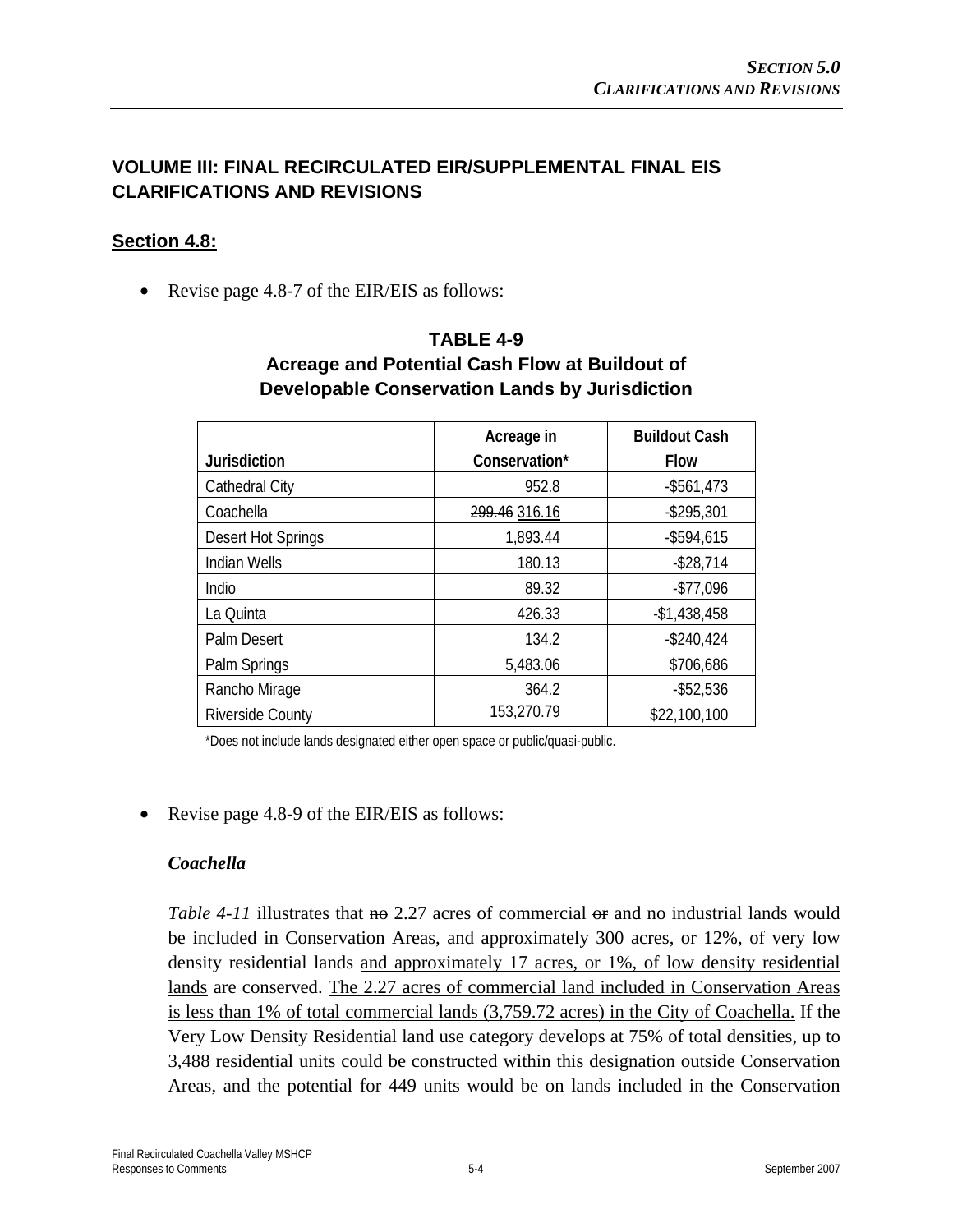Areas. Approximately 6,086 acres of developable lands are still available for residential development in the City, with development potential for over 25,000 units at buildout of the City. Should all lands be conserved, the 449 units that might not be developed would represent 1.8% of the total potential housing stock in the City at buildout.

• Revise Table 4-11 on page 4.8-10 of the EIR/EIS as follows:

### **TABLE 4-11 City of Coachella Land Uses within and outside Conservation Areas**

|               |                                              | Developable Lands in<br><b>Conservation Area</b><br>(Acres) | Developable Lands<br>Outside<br><b>Conservation Area</b> |                     |
|---------------|----------------------------------------------|-------------------------------------------------------------|----------------------------------------------------------|---------------------|
| Land Use      |                                              |                                                             | (Acres)                                                  | <b>Total Lands</b>  |
| (AG)          | Agriculture                                  | 0.00                                                        | 154.97                                                   | 154.97              |
| (RVL)         | Very Low Density Res (0 -2 du/ac)            | 299.46                                                      | 2,325.44                                                 | 2,624.90            |
| (RL)          | Low Density Res $(0 - 8 \text{ du/ac})$      | 0.00-16.70                                                  | 3,352.03                                                 | 3,352.03 3,368.73   |
| (RM)          | Medium Density Res $(0 - 10 \text{ du/ac})$  | 0.00                                                        | 222.67                                                   | 222.67              |
| (RH)          | High Density Res $(0 - 20 \text{ du}/ac)$    | 0.00                                                        | 31.04                                                    | 31.04               |
|               | <b>Agricultural and Residential Subtotal</b> | 299.46 316.16                                               | 6,086.16                                                 | 6,385.62 6,402.31   |
| (CE)          | <b>Entertainment Commercial</b>              | 0.002.27                                                    | 3,296.05                                                 | 3,296.05 3,298.32   |
| (CG)          | <b>General Commercial</b>                    | 0.00                                                        | 461.40                                                   | 461.40              |
|               | <b>Commercial Subtotal</b>                   | 0.002.27                                                    | 3,757.45                                                 | 3,757.45 3,759.72   |
| (HH)          | Heavy Industrial                             | 0.00                                                        | 1,339.92                                                 | 1,339.92            |
| (IL)          | Light Industrial                             | 0.00                                                        | 1,977.22                                                 | 1,977.22            |
|               | <b>Industrial Subtotal</b>                   | 0.00                                                        | 3,317.14                                                 | 3,317.14            |
| <b>Totals</b> |                                              | 299.46 318.43                                               | 13,160.74                                                | 13,460.20 13,479.17 |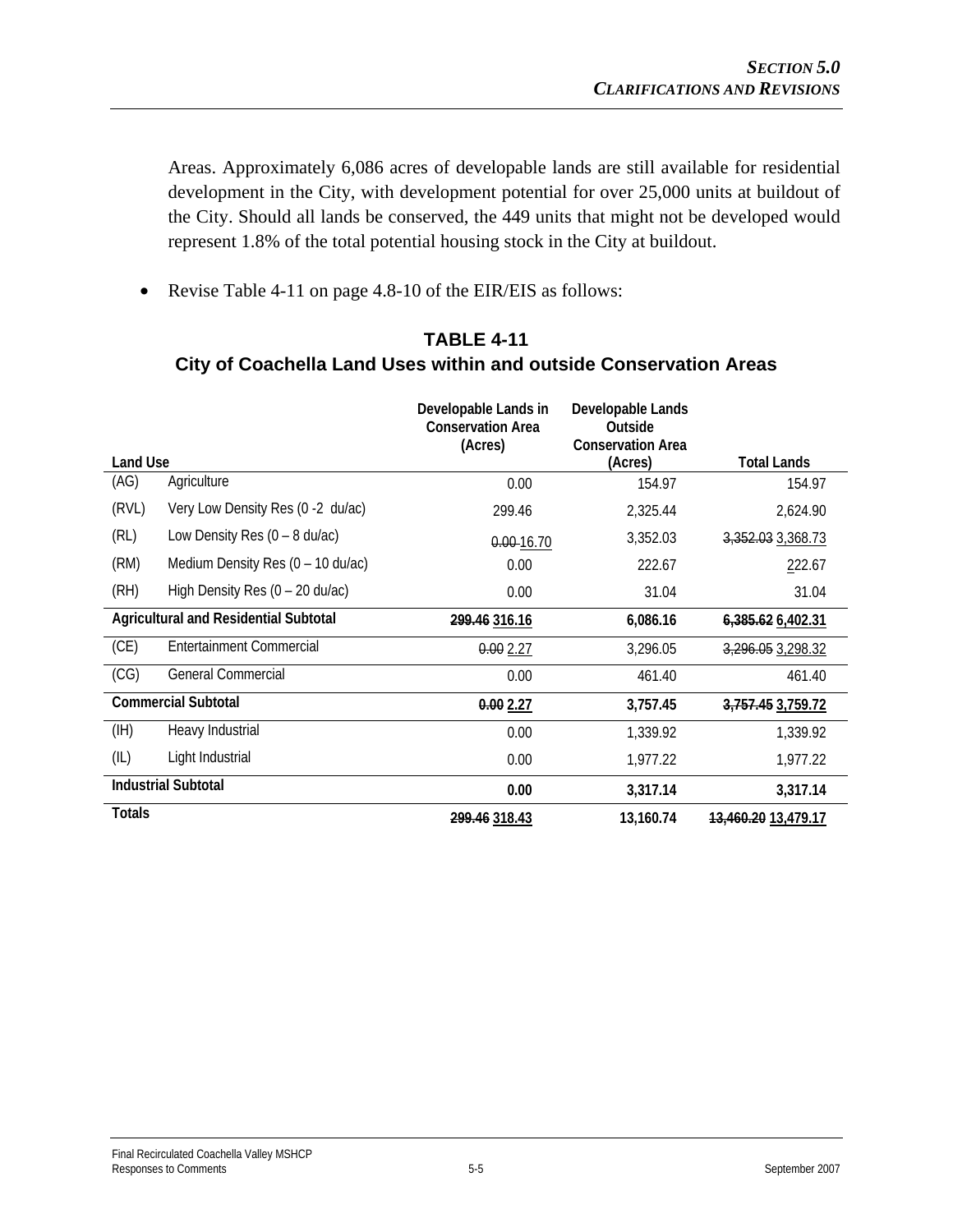• Revise Table 4-20 on page 4.8-20 of the EIR/EIS as follows:

|                         | Developable Lands                 | Developable Lands           | Total                 |
|-------------------------|-----------------------------------|-----------------------------|-----------------------|
|                         | In Conservation                   | <b>Outside Conservation</b> | Residential           |
| City                    | Area (acres)                      | Area (acres)                | Lands (acres)         |
| Cathedral City          | 866.73                            | 1,060.53                    | 1,927.26              |
| Coachella               | 299.46-316.16                     | 6,086.16                    | 6,385.62-6,402.31     |
| Desert Hot Springs      | 1,374.08                          | 4,993.89                    | 6,367.98              |
| Indian Wells            | 1.32                              | 670.01                      | 671.33                |
| Indio                   | 89.32                             | 8,695.16                    | 8,784.48              |
| La Quinta               | 426.33                            | 2,574.92                    | 3,001.25              |
| Palm Desert             | 133.63                            | 1,465.34                    | 1,598.97              |
| Palm Springs            | 5,374.27                          | 1,730.05                    | 7,104.32              |
| Rancho Mirage           | 364.20                            | 1,294.42                    | 1,658.62              |
| <b>Riverside County</b> | 152,560.73                        | 82,734.08                   | 235,294.81            |
| TOTAL                   | <del>161.490.08 1</del> 61.506.77 | 111,304.56                  | 272.794.64-272.811.33 |

## **TABLE 4-20 Potential Impacts to Residential Lands in the Plan Area**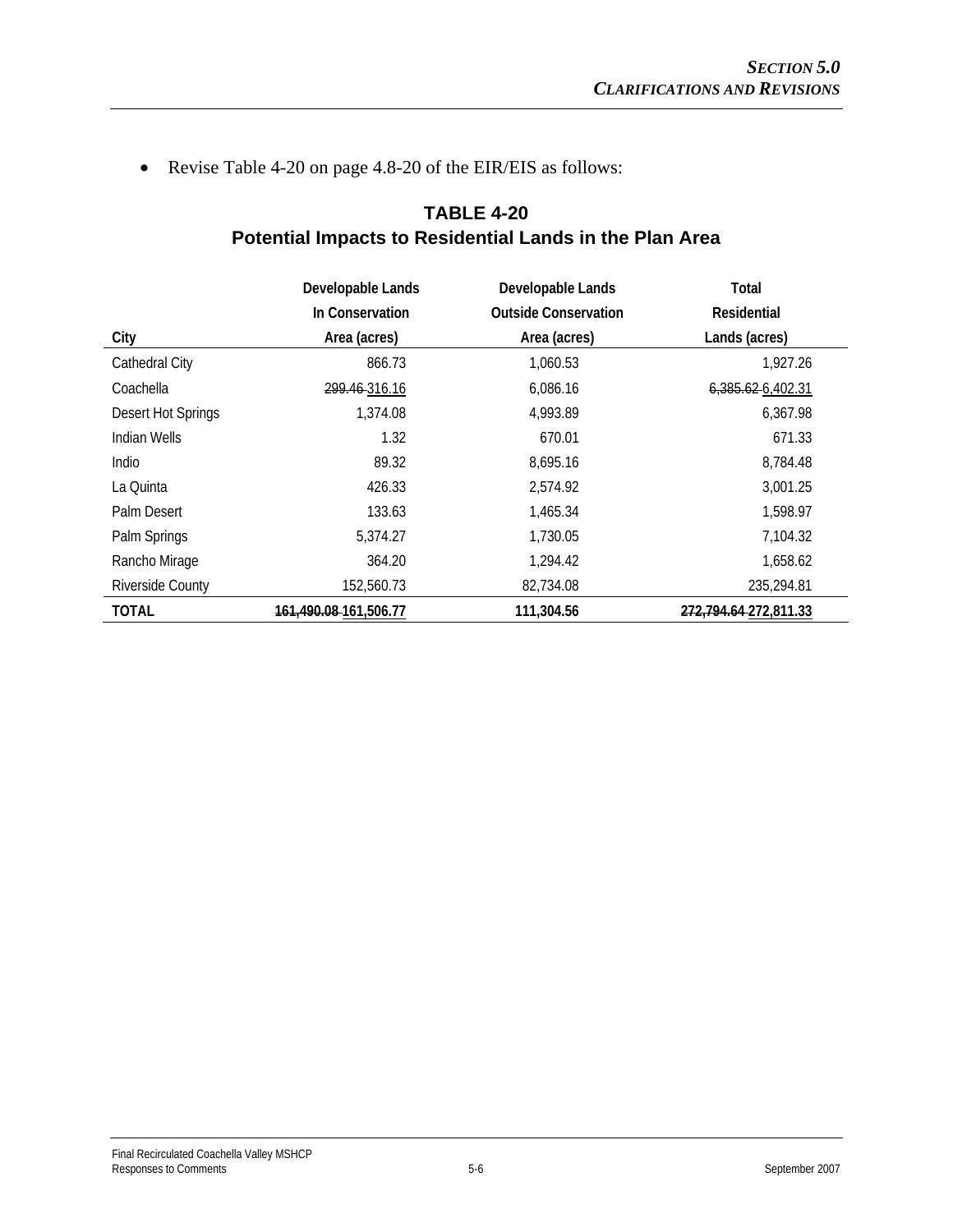• Revise Table 4-21 on page 4.8-21 of the EIR/EIS as follows:

| City                    | Developable Lands<br>In Conservation<br>Area (acres) | Developable Lands<br><b>Outside Conservation</b><br>Area (acres) | Total<br>Commercial<br>Lands (acres) |
|-------------------------|------------------------------------------------------|------------------------------------------------------------------|--------------------------------------|
| Cathedral City          | 0.00                                                 | 288.22                                                           | 288.22                               |
| Coachella               | $0.00 - 2.27$                                        | 3,757.45                                                         | 3,757.45 - 3,759.72                  |
| Desert Hot Springs*     | 0.00                                                 | 363.75                                                           | 363.75                               |
| Indian Wells            | 0.00                                                 | 284.88                                                           | 284.88                               |
| Indio                   | 0.00                                                 | 944.18                                                           | 944.18                               |
| La Quinta               | 0.00                                                 | 730.52                                                           | 730.52                               |
| Palm Desert             | 0.57                                                 | 84.10                                                            | 84.67                                |
| Palm Springs            | 0.00                                                 | 303.40                                                           | 303.40                               |
| Rancho Mirage           | 0.00                                                 | 227.77                                                           | 227.77                               |
| <b>Riverside County</b> | 69.16                                                | 1,313.68                                                         | 1,382.84                             |
| <b>TOTAL</b>            | 69.73 72.00                                          | 8,297.95                                                         | 8,367.68 8,369.95                    |

#### **TABLE 4-21 Potential Impacts to Commercial Lands in the Plan Area**

• There are 8.69 acres of developable lands designated as C-G within the City of Desert Hot Springs (which is not a Permittee to the Plan) in Conservation Areas; however, these lands have been permitted and are therefore not included in this table.

#### • Revise third paragraph under **E. Impacts to Employment** on page 4.8-24 of the EIR/EIS as follows:

Lands designated for commercial and industrial development have the potential to directly generate employment in the Plan Area. As shown in *Table 4-21*, of the 8,367.68 8,369.95 acres of land with potential for commercial development in the Plan Area, approximately  $70 \frac{72}{2}$  acres (or approximately 1%) occur in Conservation Areas. The commercial lands within Conservation Areas represent less than 1% of the total lands. The loss in potential employment could be expected to be equivalent to the loss in leasable retail space.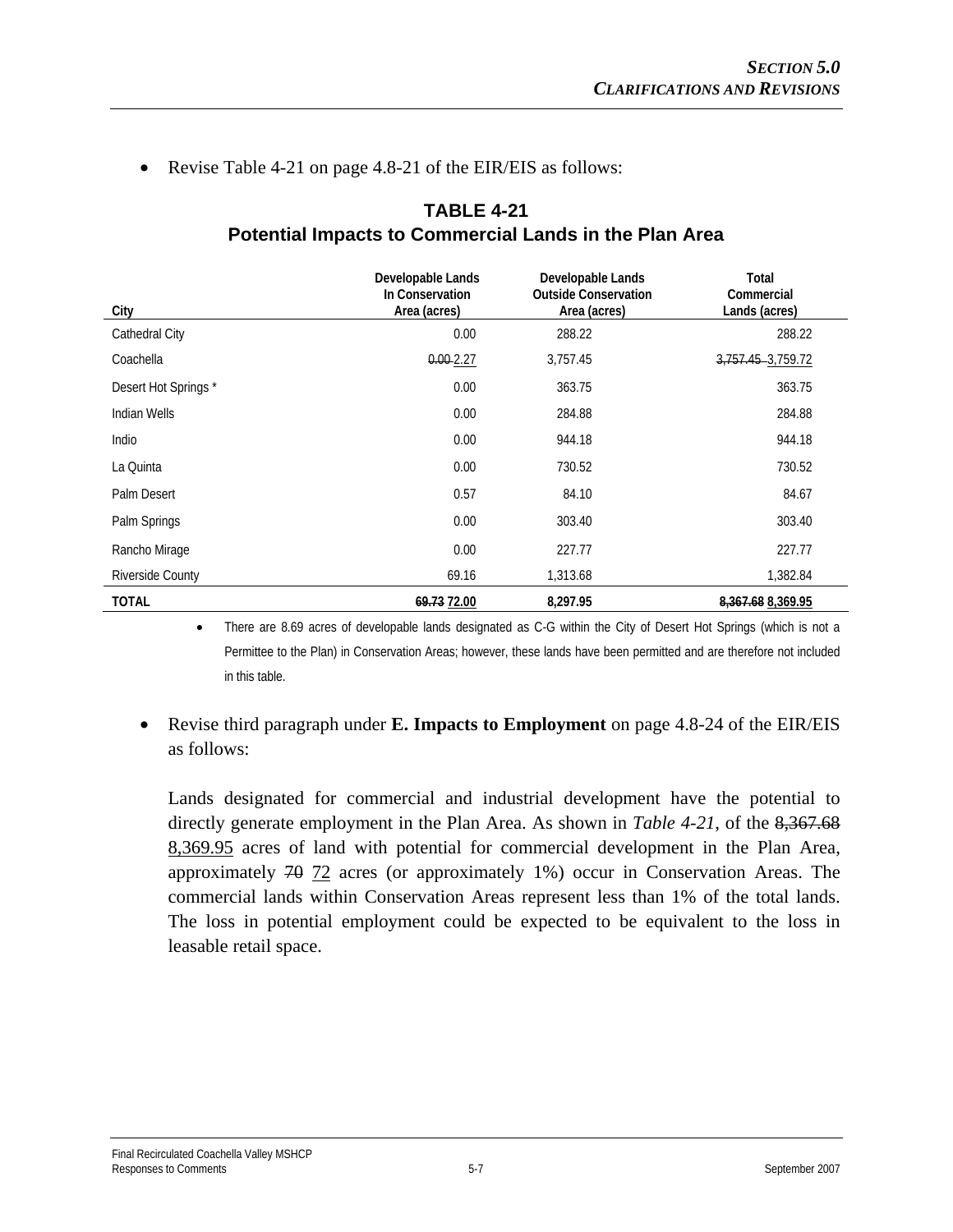#### **Section 9:**

• Revise Table 9-1 on page 9-6 of the EIR/EIS as follows:

# **TABLE 9-1 Developable Status of Residential Lands in the Planning Area**

|                         | Developable Lands In<br><b>Conservation Area</b> | Developable Lands<br>Outside | <b>Total Residential</b> |
|-------------------------|--------------------------------------------------|------------------------------|--------------------------|
| City                    | (acres)                                          | <b>Conservation Area</b>     | Lands                    |
|                         |                                                  | (acres)                      | (acres)                  |
| Cathedral City          | 866.73                                           | 1,060.53                     | 1,927.26                 |
| Coachella               | 299.46-316.16                                    | 6,086.16                     | 6,385.62-6,402.31        |
| Desert Hot Springs*     | 1,374.08                                         | 4,993.89                     | 6,367.98                 |
| Indian Wells            | 1.32                                             | 670.01                       | 671.33                   |
| Indio                   | 89.32                                            | 8,695.16                     | 8,784.48                 |
| La Quinta               | 426.33                                           | 2,574.92                     | 3,001.25                 |
| Palm Desert             | 133.63                                           | 1,465.34                     | 1,598.97                 |
| Palm Springs            | 5,374.27                                         | 1,730.05                     | 7,104.32                 |
| Rancho Mirage           | 364.20                                           | 1,294.42                     | 1,658.62                 |
| <b>Riverside County</b> | 152,560.73                                       | 82,734.08                    | 235,294.81               |
| TOTAL                   | 161,490.08-161,506.77                            | 111,304.56                   | 272,794.64-272,811.33    |

\* For Desert Hot Springs lands, this refers to lands within existing public lands within the City of Desert Hot Springs and lands within the Morongo Wash Special Provisions Area.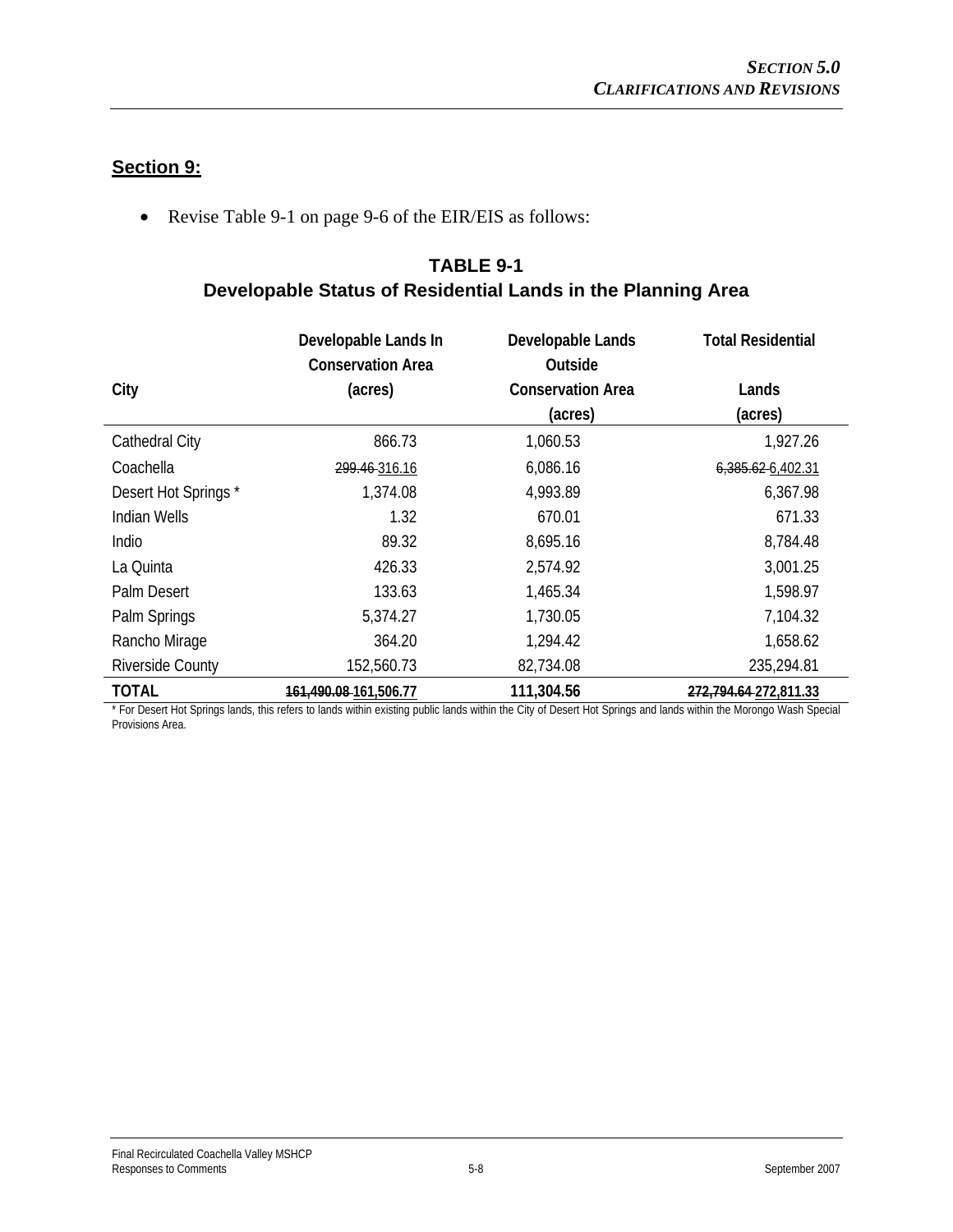• Revise Table 9-2 on page 9-7 of the EIR/EIS as follows:

| City                    | Developable Lands In<br><b>Conservation Area</b><br>(acres) | Developable Lands<br><b>Outside Conservation Area</b><br>(acres) | <b>Total Commercial</b><br>Lands<br>(acres) |
|-------------------------|-------------------------------------------------------------|------------------------------------------------------------------|---------------------------------------------|
| Cathedral City          | 0.00                                                        | 288.22                                                           | 288.22                                      |
| Coachella               | $0.00 - 2.27$                                               | 3,757.45                                                         | 3,757.45 3,759.72                           |
| Desert Hot Springs*     | 0.00                                                        | 363.75                                                           | 363.75                                      |
| Indian Wells            | 0.00                                                        | 284.88                                                           | 284.88                                      |
| Indio                   | 0.00                                                        | 944.18                                                           | 944.18                                      |
| La Quinta               | 0.00                                                        | 730.52                                                           | 730.52                                      |
| Palm Desert             | 0.57                                                        | 84.10                                                            | 84.67                                       |
| Palm Springs            | 0.00                                                        | 303.40                                                           | 303.40                                      |
| Rancho Mirage           | 0.00                                                        | 227.77                                                           | 227.77                                      |
| <b>Riverside County</b> | 69.16                                                       | 1,313.68                                                         | 1,382.84                                    |
| <b>TOTAL</b>            | 69.73 72.00                                                 | 8,297.95                                                         | 8,367.68 8,369.95                           |

# **TABLE 9-2 Developable Status of Commercial Lands in the Planning Area**

\* For Desert Hot Springs lands, this refers to lands within existing public lands within the City of Desert Hot Springs and lands within the Morongo Wash Special Provisions Area. There are 8.69 acres of developable lands designated as C-G within the City of Desert Hot Springs (which is not a Permittee to the Plan) in Conservation Areas; however, these lands have been permitted and are therefore not included in this table.